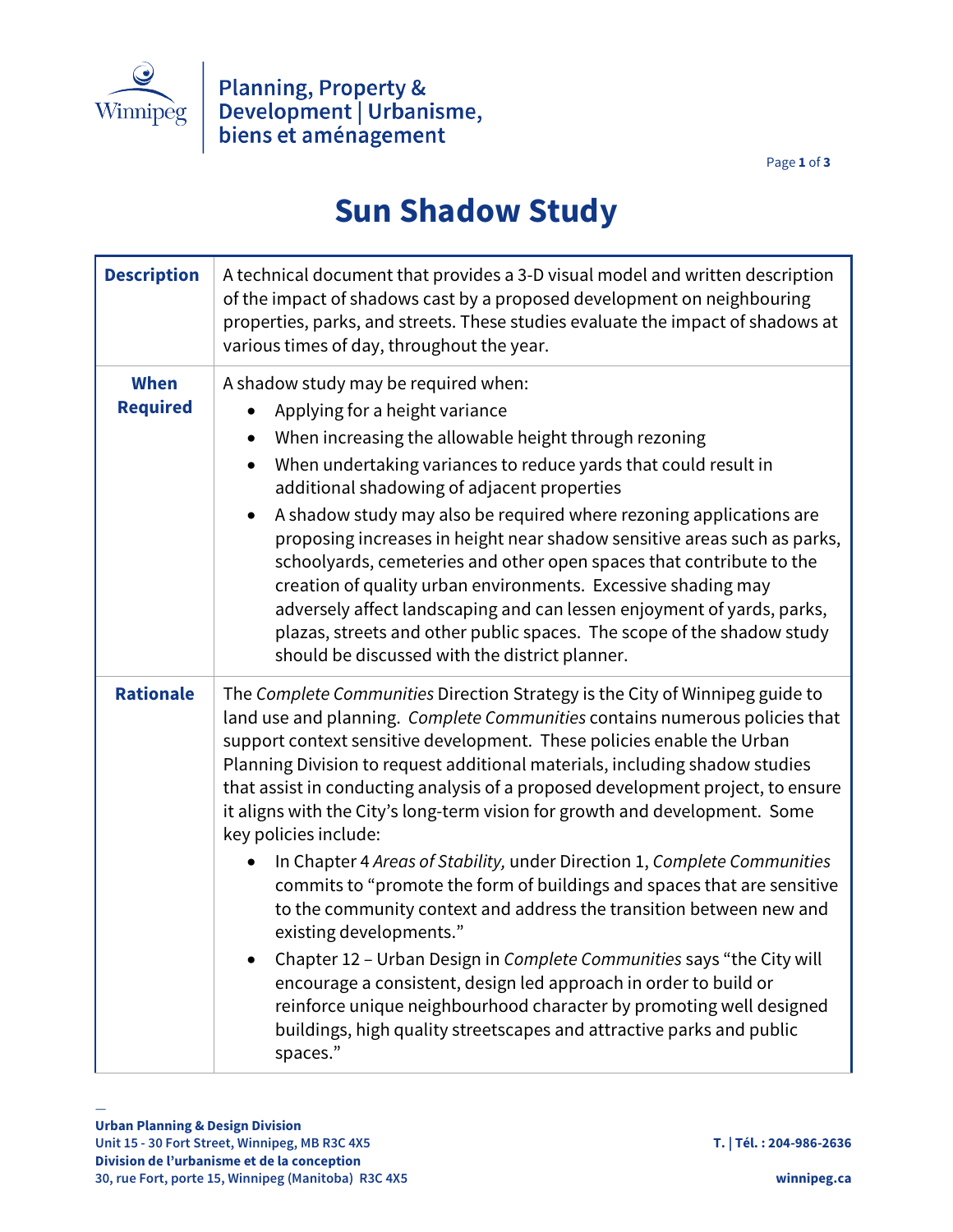

## Winnipeg Blanning, Property & Development | Urbanisme, biens et aménagement

Page **2** of **3**

|                                    | Further, Urban Design policies in Complete Communities commit to<br>"promote design solutions that contribute to high quality living<br>environments" and to "recognize and appreciate Winnipeg's unique<br>physical attributes in order to respectfully integrate new development<br>into the existing urban fabric."                                                                                                                                                                                                            |
|------------------------------------|-----------------------------------------------------------------------------------------------------------------------------------------------------------------------------------------------------------------------------------------------------------------------------------------------------------------------------------------------------------------------------------------------------------------------------------------------------------------------------------------------------------------------------------|
| <b>Required</b><br><b>Contents</b> | Shadow testing of alternative building massing may be required to assist in the<br>analysis and decision-making process. When proposed massing has been<br>agreed upon, a final Shadow Study will be prepared to the following standards<br>and prepared by a design professional such as an architect or engineer:<br>Models will illustrate how adjacent properties, streets and parks are<br>impacted by shadows cast by the proposed development<br>Diagrams should be in colour and drawn to a scale that is clearly legible |
|                                    | Shadow studies will consist of the following parts:                                                                                                                                                                                                                                                                                                                                                                                                                                                                               |
|                                    | Illustrations of the existing context<br>$\bullet$                                                                                                                                                                                                                                                                                                                                                                                                                                                                                |
|                                    | Illustrations depicting the proposed development's impact within the<br>$\bullet$<br>existing context, relative to as-of-right height and massing as per a<br>subject properties existing zoning                                                                                                                                                                                                                                                                                                                                  |
|                                    | Illustrations depicting the proposed development's impact within the<br>$\bullet$<br>existing context and massing per the subject properties proposed new<br>zoning                                                                                                                                                                                                                                                                                                                                                               |
|                                    | Shadow studies should illustrate the direction, extent and duration of<br>light                                                                                                                                                                                                                                                                                                                                                                                                                                                   |
|                                    | <b>Test Times</b>                                                                                                                                                                                                                                                                                                                                                                                                                                                                                                                 |
|                                    | Sun/shadow tests should be done for March 21 and September 21<br>(equinox) at the following hours:                                                                                                                                                                                                                                                                                                                                                                                                                                |
|                                    | 9 a.m., 12 p.m., 3 p.m. and 6 p.m.                                                                                                                                                                                                                                                                                                                                                                                                                                                                                                |
|                                    | Additional times and dates may be requested to address site specific<br>contexts.                                                                                                                                                                                                                                                                                                                                                                                                                                                 |
|                                    |                                                                                                                                                                                                                                                                                                                                                                                                                                                                                                                                   |